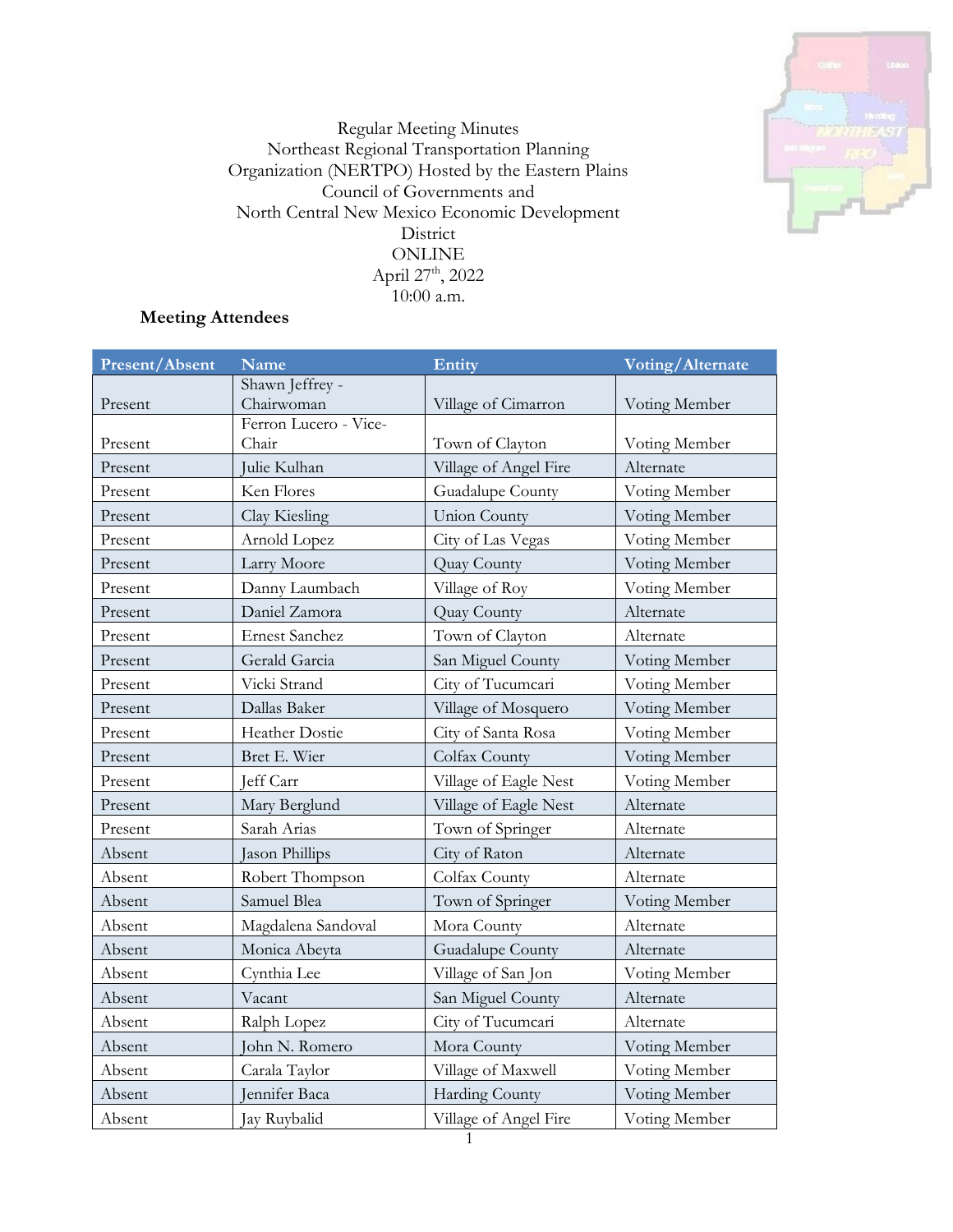| Absent | Pedro Laumbach      | Harding County         | Alternate     |
|--------|---------------------|------------------------|---------------|
| Absent | Clayton Moore       | Village of Roy         | Alternate     |
| Absent | Scott Berry         | City of Raton          | Voting Member |
| Absent | Vacant              | City of Las Vegas      | Alternate     |
| Absent | Martin Martinez     | City of Santa Rosa     | Alternate     |
| Absent | Angie Gonzales      | <b>Union County</b>    | Alternate     |
| Absent | Renee Ledoux        | Village of Cimarron    | Alternate     |
| Absent | onathan Valdez      | Village of Des Moines  | Voting Member |
| Absent | Jordan Wingo        | Village of Des Moines  | Alternate     |
| Absent | Diane Brown         | Village of Folsom      | Voting Member |
| Absent | Mike Schoonover     | Village of Folsom      | Alternate     |
| Absent | Lynn Wiseman        | Village of Grenville   | Alternate     |
| Absent | Mignon Saddoris     | Village of Grenville   | Voting Member |
| Absent | Shannon Aikman      | Village of House       | Voting Member |
| Absent | Sherwin W. Martin   | Village of House       | Alternate     |
| Absent | Dave Shivers        | Village of Logan       | Alternate     |
| Absent | Scott Parnell       | Village of Logan       | Voting Member |
| Absent | Shawn Jeffrey       | Village of Maxwell     | Alternate     |
| Absent | Barbara June Melton | Village of Mosquero    | Alternate     |
| Absent | Telesfor Benavidez  | Village of Pecos       | Voting Member |
| Absent | Vacant              | Village of Pecos       | Alternate     |
| Absent | Wade Lane           | Village of San Jon     | Alternate     |
| Absent | Laudente Quintana   | Village of Wagon Mound | Voting Member |
| Absent | Nora Sanchez        | Village of Wagon Mound | Alternate     |

## **RTPO Planners, NMDOT Staff, and other attendees**

Paul Sittig– North Central NM Economic Development District (NCNMEDD) Raul Rodriguez III – Eastern Plains Council of Governments (EPCOG) Kyla Danforth – North Central NM Economic Development District (NCNMEDD) John Neunuebel – NMDOT NERTPO Liaison Samantha Sandoval – NMDOT LGRF Program Planner John Herrera – NMDOT LGRF Program Coordinator Callie French – NM L-TAP Program Manager Charles Trujillo – NMDOT Construction and Civil Rights Bureau, ADA and Title VI Coordinator Richard Runyon – Dennis Engineering Company, Grants Administrator Karen Stearns – Engineering Analytics, Project Engineer Rebecca Benavidez – Guadalupe County, Project Coordinator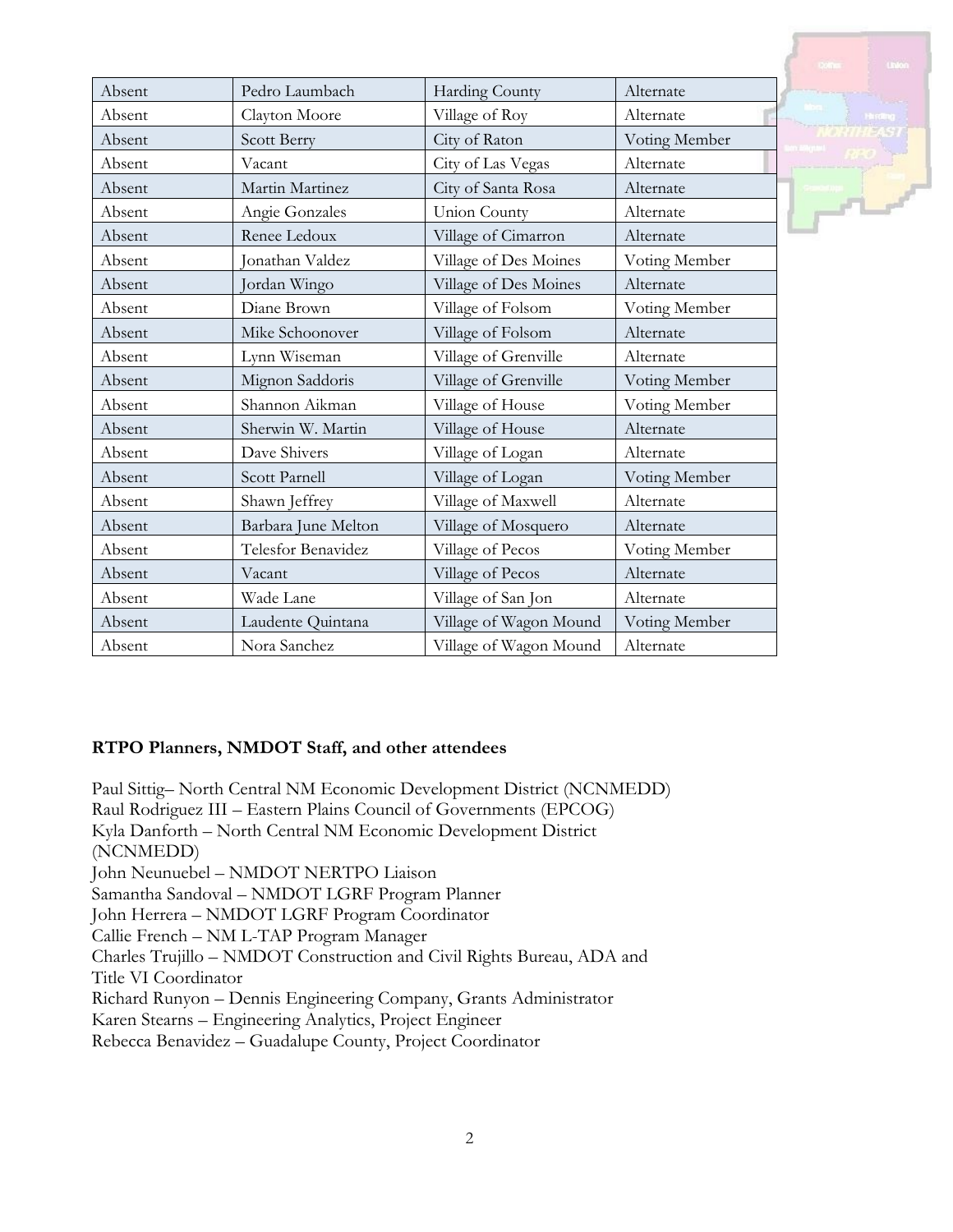## **I. Call to Order**

The Meeting was called to order at 10:02 AM by Chairwoman Shawn Jeffrey.

## **II. Pledge of Allegiance/New Mexico State Flag**

The Pledge of Allegiance and salute to the New Mexico State Flag were led by Chaiworman Shawn Jeffrey.

## **III. Welcome**

Chairwoman Shawn Jeffrey welcomed everyone to the virtual meeting and allowed for introductions.

Individual introductions were conducted by all in attendance.

## **IV. Approval of Agenda**

Chairwoman Shawn Jeffrey opened the review and approval of the agenda. Mr. Charles Trujillo asked to be moved to the first item on the agenda after business as usual so he can be updated regarding the wildfire in Mora County.

Motion to approve the agenda as amended presented: Clay Kiesling, Union County Second: Bret E. Wier, Colfax County

| Entity                | Representative           | Vote |
|-----------------------|--------------------------|------|
| Colfax County         | Bret E. Wier             | Yes  |
| Guadalupe County      | Ken Flores               | Yes  |
| Quay County           | Larry Moore              | Yes  |
| <b>Union County</b>   | Clay Kiesling            | Yes  |
| City of Las Vegas     | Arnold Lopez             | Yes  |
| City of Tucumcari     | Vicki Strand             | Yes  |
| City of Santa Rosa    | Heather Dostie           | Yes  |
| Town of Clayton       | Ferron Lucero            | Yes  |
| Town of Springer      | Sarah Arias              | Yes  |
| Village of Angel Fire | ulie Kulhan              | Yes  |
| Village of Cimarron   | Chairwoman Shawn Jeffrey | Yes  |
| Village of Eagle Nest | Jeff Carr                | Yes  |
| Village of Mosquero   | Dallas Baker             | Yes  |
| Village of Roy        | Danny Laumbach           | Yes  |

Roll call:

All present voted in the affirmative. Motion carries.

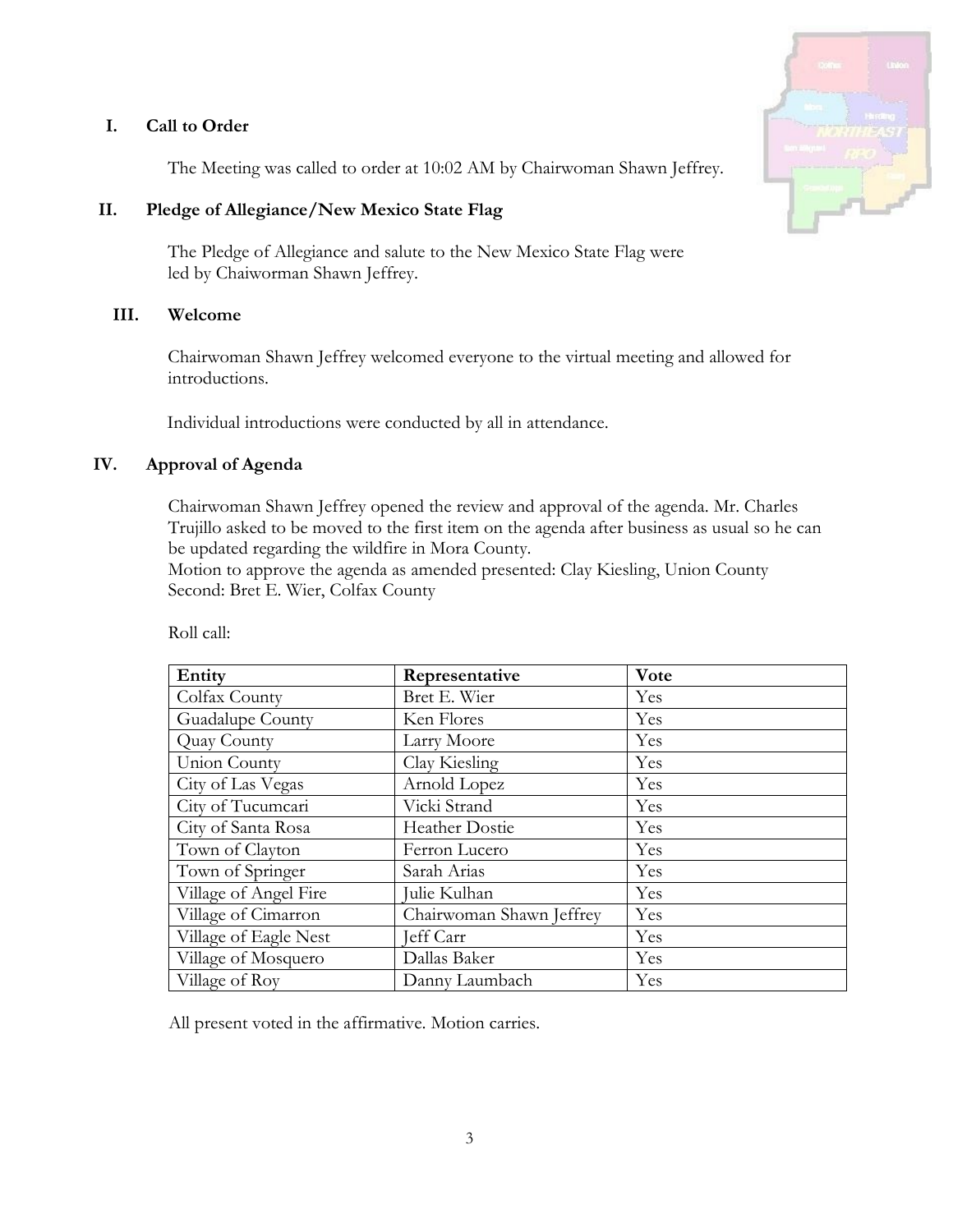## **V. Approval of Minutes** March 23rd , 2022 – (EPCOG and NCNMEDD virtual)

Chairwoman Shawn Jeffrey opened the review and approval of the minutes from the March 23<sup>rd</sup>, 2022, monthly meeting. With no comments provided, the Chairwoman asked for a motion.

Motion to approve the minutes as presented by Ernest Sanchez, Town of Clayton Second: Arnold Lopez, City of Las Vegas

| Entity                | Representative           | Vote |
|-----------------------|--------------------------|------|
| Colfax County         | Bret E. Wier             | Yes  |
| Guadalupe County      | Ken Flores               | Yes  |
| Quay County           | Larry Moore              | Yes  |
| <b>Union County</b>   | Clay Kiesling            | Yes  |
| City of Las Vegas     | Arnold Lopez             | Yes  |
| City of Tucumcari     | Vicki Strand             | Yes  |
| City of Santa Rosa    | <b>Heather Dostie</b>    | Yes  |
| Town of Clayton       | Ferron Lucero            | Yes  |
| Town of Springer      | Sarah Arias              | Yes  |
| Village of Angel Fire | Julie Kulhan             | Yes  |
| Village of Cimarron   | Chairwoman Shawn Jeffrey | Yes  |
| Village of Eagle Nest | Jeff Carr                | Yes  |
| Village of Mosquero   | Dallas Baker             | Yes  |
| Village of Roy        | Danny Laumbach           | Yes  |

Roll call:

All present voted in the affirmative. Motion carries.

## **VI. Presentation: ADA Planning and Requirements** (Mr. Charles Trujillo, NMDOT Construction and Civil Rights Bureau ADA and Title VI Coordinator)

Mr. Charles Trujillo, NMDOT Construction and Civil Rights Bureau ADA and Title VI Coordinator, presented what an ADA Policy and Title VI plan is and requirements for compliance to allow Local Public Agencies to obtain federal funding.

- Title VI of the Civil Rights Act of 1964 protects people from discrimination based on race, color, sex or national origin in programs or activities that receive federal funds.
- Americans with Disabilities Act (ADA 1990) was modeled after the Civil Rights Act of 1964 and ensures "Equal Opportunity" for people with disabilities.

ADA Transition Plan Compliance pertains to 28 CFR 35.150(d)(2) which requires public agencies with fifty (50) or more employees to develop and maintain an ADA Transition Plan. Some exemptions include public agencies with fewer than fifty (50) employees and tribal entities. NMDOT requires a letter certifying fewer than fifty (50) employees, type of employment: full and party-time, but not temporary or seasonal and an ADA Policy Statement.

All entities must comply with ADA even if they employ less than fifty (50) employees and a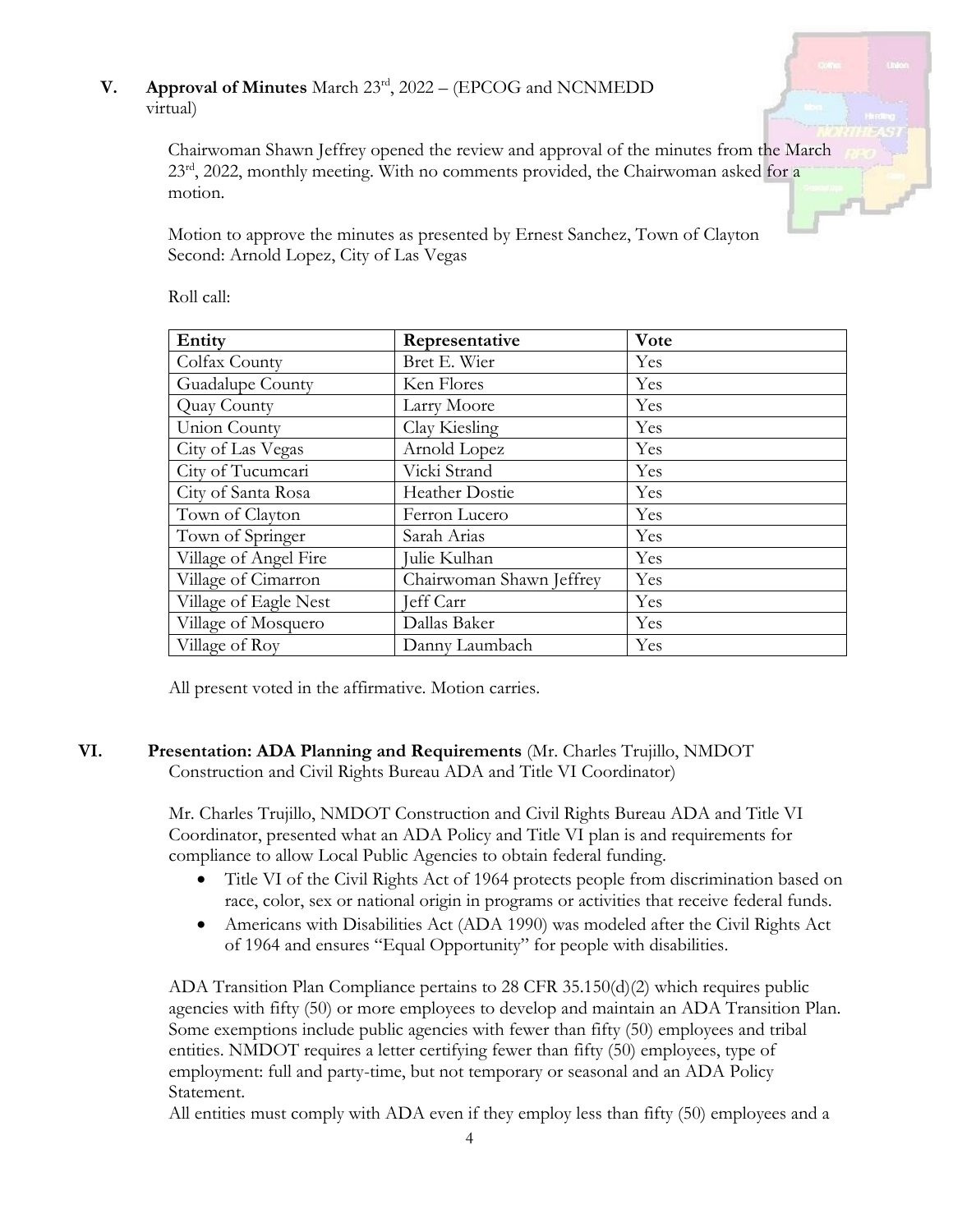transition plan is not required. Transition plans must set forth steps necessary to ensure facilities and programs are accessible to persons with disabilities. ADA Transition Plans **MUST** Include:

- Official responsible for implementation of the Plan
- Identification of physical obstacles that limit the accessibility of programs and activities to people with disabilities
- Schedule for taking steps necessary to upgrade pedestrian access and update this each year
- Description of methods used to make facilities accessible
- Public involvement component
- ADA policy statement
- Identification of ADA Coordinator with contact information
- Clear complain/grievance process

Entities must prioritize non-compliant critical facilities such as:

- $\bullet$  Schools
- Hospitals
- **•** Government Facilities
- High volume pedestrian traffic areas

Transition Plans should be integrated in the Statewide Transportation Improvement Program (STIP) ensuring to integrate ADA needs into the planning process and accessibility requirements be included into new construction. Every Local Public Agency (LPA) should have an ADA policy in place. Policies for LPAs with fifty (50) or more employees must include instructions on how the public may submit a complaint, request for modification or grievance and must name and ADA Coordinator. When a policy is adopted, it must be published to the agency's website, etc. ADA compliance affects your agency, those who cannot access public facilities, and in general, everyone.

Title VI of the Civil Rights Act of 1964 states "No person in the Unites States shall, on the ground of race, color, or national origin, be excluded from participation in, be denied the benefits of, or be subjected to discrimination under any program or activity receiving Federal financial assistance." (Pub. L. 88-352, Title VI, paragraph 601, July 2, 1964, 78 Stat. 252.) Other Relevant Title VI information includes the Restoration Act of 1987.and two (2) Executive Orders.

- Environmental Justice (EO 12898)
- Limited English Proficiency (EO 13166)

LPAs that receive federal funds from NMDOT are referred to as subrecipients. Subrecipients receiving federal funding are required to establish a Title VI Program through Title VI Plan 23 CFR 200.9(b)(7). The purpose of Title VI Plan/Program is to prohibit discrimination and ensure non-discrimination through policies and procedures. LPAs must develop policies and procedures to assure non-discrimination practices and monitor for compliance by including the following:

- Complaint handling process
- Compliance assurance
- Training
- Community Outreach and Education
- Data Collection
- Documentation

LPAs must define proactive and reactive measures such as: Encourage minority participation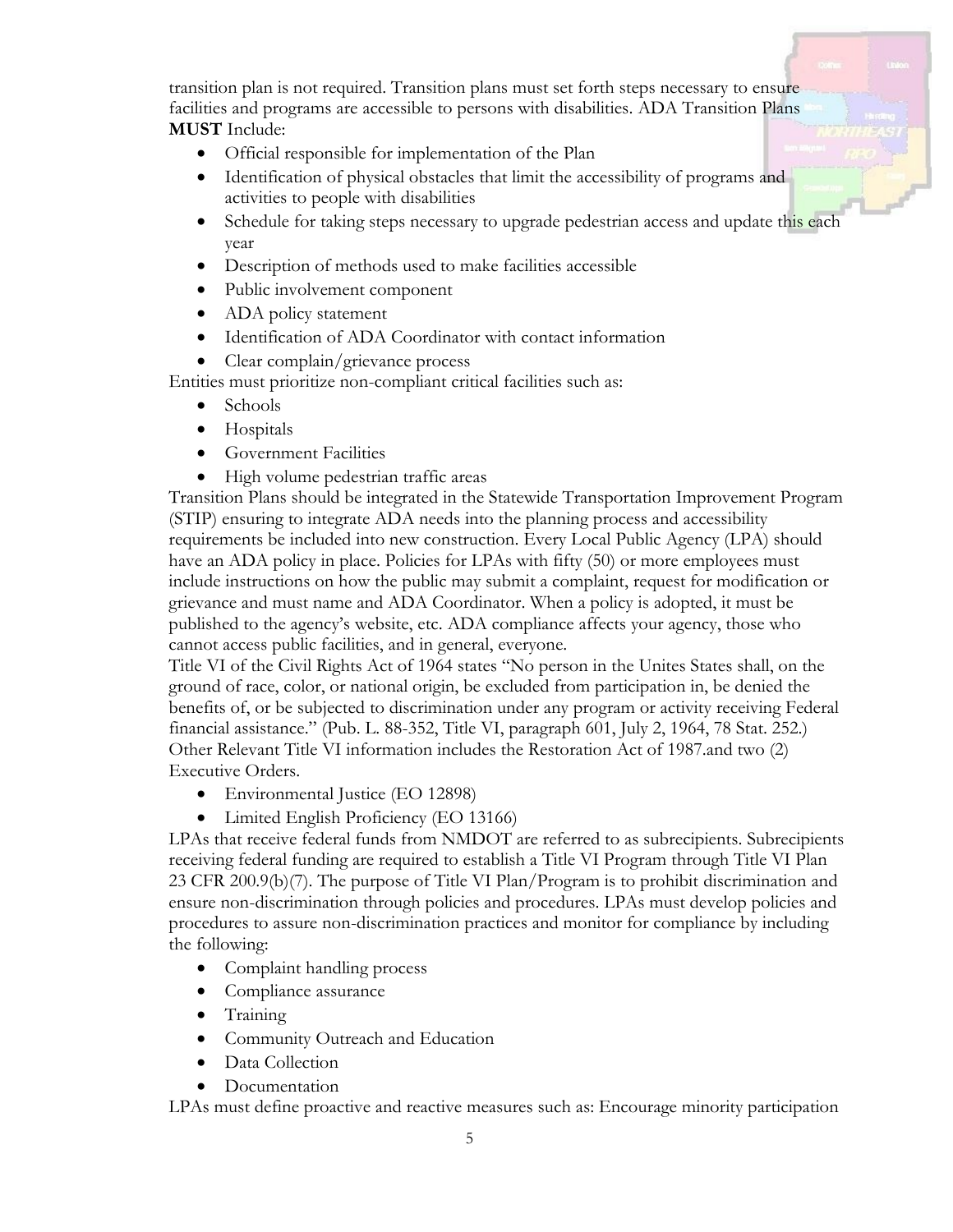planning committees; Provide information in other language(s) when needed; Notify population about applicable programs; require assurances for non-discrimination in purchasing of services. Subrecipient's Title VI responsibilities for components include a Signed Policy statement, specific forms of discrimination identified, assurances – signed, public participation procedures, current organization chart, Title VI Coordinator Identified, program areas identified and described, complaint procedure included, LEP Procedures, data collection procedures, Notice of Rights to Public, and Title VI Training Initiatives. Title VI impacts protected groups, which have historically been dealt with barriers to participation in programs or benefits of a project until it was complete. These groups are historically underserved and underrepresented. Title VI MUST be included in all phases of projects: Planning, Project Development, Right of Way Acquisition, and Construction. Recipient and subrecipient responsibilities are: Equal treatment, Equal access, Equal rights, and Equal opportunities. Compliance tools include Agency self-monitoring and assessment, on-site reviews, assurances, and Demographic data collection and awareness. Title VI proactive prevention strategies include public involvement, trusting/respectful atmosphere, empowering the community, two-way line of communication, periodic reviews and evaluations, accurate documentation, and training.

**ALL** entities **must** comply with the law. NMDOT will evaluate future funding applications to determine if projects are ADA and Title VI compliant. Lack of compliance will lead to **no** funding.

Ms. Heather Dostie, Community Development Supervisor with the City of Santa Rosa, inquired of the frequency of updating these plans. Mr. Trujillo responded that this would vary from agency to agency. When areas of the plan are updated not the whole plan has to be submitted. Just the updated areas. Chairwoman Jeffrey inquired that NMDOT had all municipalities in the state submit their plans and if there are any further steps to be taken by entities with less than fifty (50) employees. Mr. Trujillo answered no. All that would be required, yearly, is certification that the entity has less than fifty (50) employees and reiterated that seasonal and part time employees do not count. Mr. Rodriguez III, EPCOG, advised that the COGs have the boilerplate and Mr. Trujillo's information if there is need to contact NMDOT Construction and Civil Right Bureau ADA and Title VI employees. Mr. Trujillo extends his help concerning any issues regarding ADA and Title VI compliance.

#### **VII. Discussion: FY 2023 Transportation Project Fund (TPF) updates and presentation**  (NERTPO Planners)

Paul Sittig, NMNMEDD, and Raul Rodriguez III, EPCOG, presented that the Transportation Project Fund (TPF) materials that membership has submitted has been forwarded to Mr. John Herrera and Ms. Samantha Sandoval for review. There are a total of forty (40) applications submitted this year in the NERTPO region. Mr. Sittig explained the components required for a complete application packet being Project Feasibility Forms (PFF), Resolutions or letter of support from the entity's financial officer, Cover Letters, Map of Location and Right of Way Request. The location proposed by membership is the new Union County Administration Building in Clayton, NM. Membership asked about hybrid capacity. Mr. Sittig advised that the planners streamline rating and ranking processes by mobile devices. Mr. Herrera and Ms. Sandoval stated that they are currently reviewing applications and will provide initial comments and environmental review and email these applications back to Paul and Raul. Chairwoman Jeffrey inquired about Right of Way (ROW)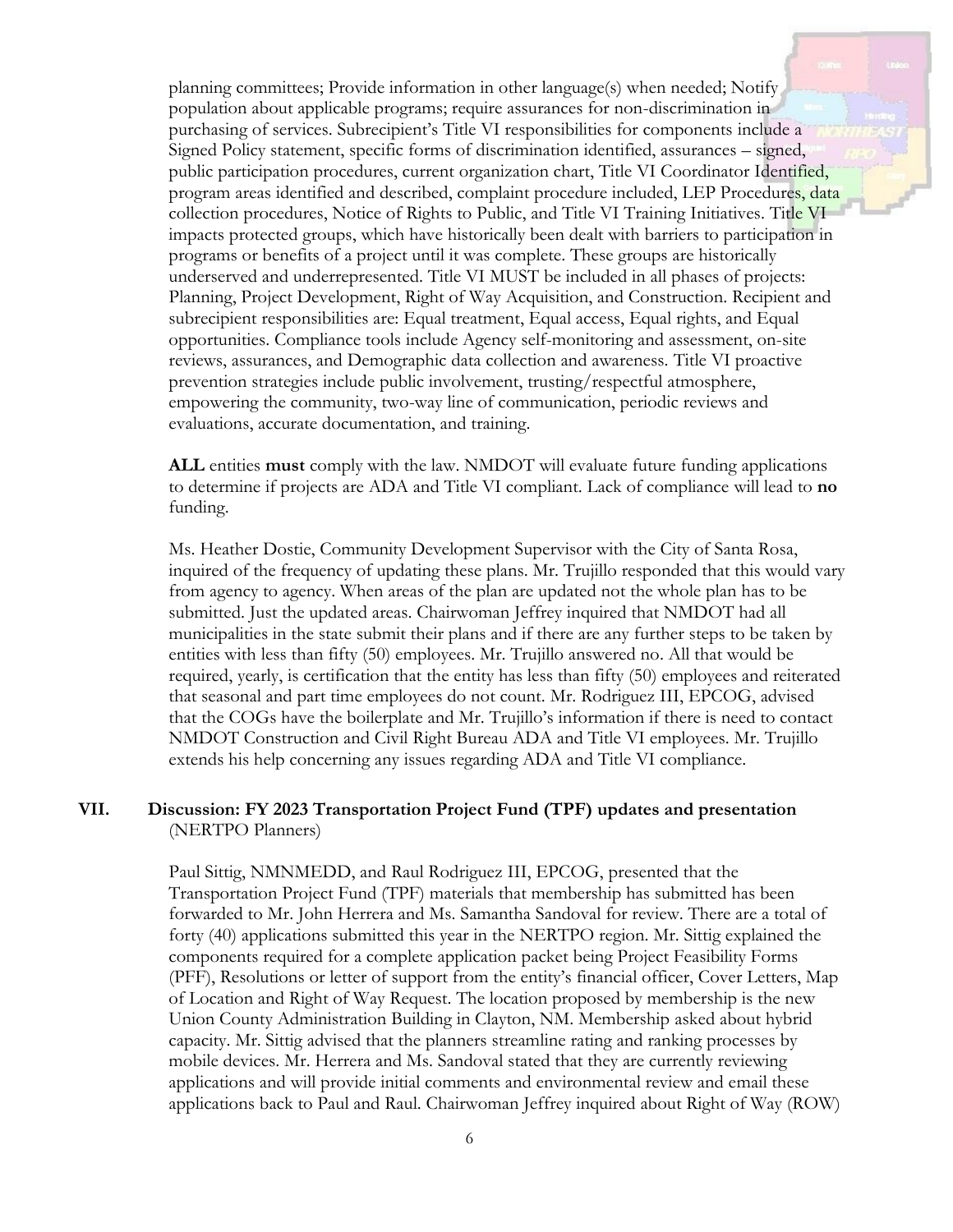and Mr. Herrera noted that all certification processes will be initiated by NMDOT for projects that the District supports for funding, to reduce the workload of the NMDOT Right Of Way Bureau. Rating and Ranking from NERTPO will be same process as last year and NMDOT District 4 will initiate meetings for their rating and ranking across three (3) days as they did last year. Mr. Rodriguez III, EPCOG, reiterated the RTPONM.org website contains a checklist for all required material for final applications under the Resources tab.

### **VIII. Presentation: Local Technical Assistance Program Overview** (Callie French, UNM – LTAP)

Ms. Callie French, UNM – LTAP Program Manager, presented and overview of the New Mexico Local Technical Assistance Program (LTAP). President Ronald Reagan signed a bill into law that officially established the Rural Technical Assistance Program (RTAP) on December 23, 1981. RTAP was intended to provide technical assistance, training, and products to counties within the States. By 1991 RTAP was expanded to include urban areas and renamed LTAP. The Tribal Technical Assistance Programs (TTAP) centers were established alongside LTAP. There is an LTAP center in every State including Puerto Rico that services more than 38,000 local agencies and a TTAP center that serves the American Indian Tribal Governments.

New Mexico LTAP's mission is to provide technology transfer in the surface transportation arena, and to promote surface transportation and worker safety to all New Mexico public works and transportation agencies.

NM-LTAP provides half and full day courses focusing on Roadway Safety, GIS, ADA, Heavy Equipment and more, and they have added some trainings that are as short as an hour. NM-LTAP course may count for professional development hours and are offered to NM transportation workforce for a reduced price.

NM-LTAP is funded by NMDOT and the Federal Highway Administration (FHWA) and submits an annual work plan outlining trainings for the year. Scheduling is based on availability of the instructor, need in the community, alignment with NMDOT/FHWA guidance and cost to NM-LTAP's budget. Although these are scheduled there is flexibility regarding courses from grant opportunities like COVID Safety, Electrical Safety, and others when available. NM-LTAP has partnered with the Associated Contractors of New Mexico (ACNM) to pay for courses taken by individual local entity staff when there isn't enough demand for training at the local level that include flagger, traffic control and storm water. Trainings offered by NM-LTAP are \$25 per attendee to cover basic overhead, such as training materials. Ms. French also noted that heavy equipment training is available, but the hosting agency must provide the heavy equipment for training, ideally 4-5 pieces of equipment for 8 to 10 people. She then toured the NM-LTAP website with membership and showed membership how to request a training, requesting a training certificate and an electronic version of the Heavy Equipment Training Host Manual. The website may be reach at https://ltap.unm.edu/. Ms. Julie Kulhan, Village of Angel Fire, inquired about T/LPA handbook training that was offered previously and whether his would be offered again. Ms. French responded with cooperation between NM-LTAP and NMDOT to try to bring these classes back in the future.

#### **IX. Discussion: NERTPO Planners/ Program Manager Reports** – (NERTPO Planners)

Mr. Paul Sittig, NCNMEDD, reiterated to membership that planners are focusing a bulk of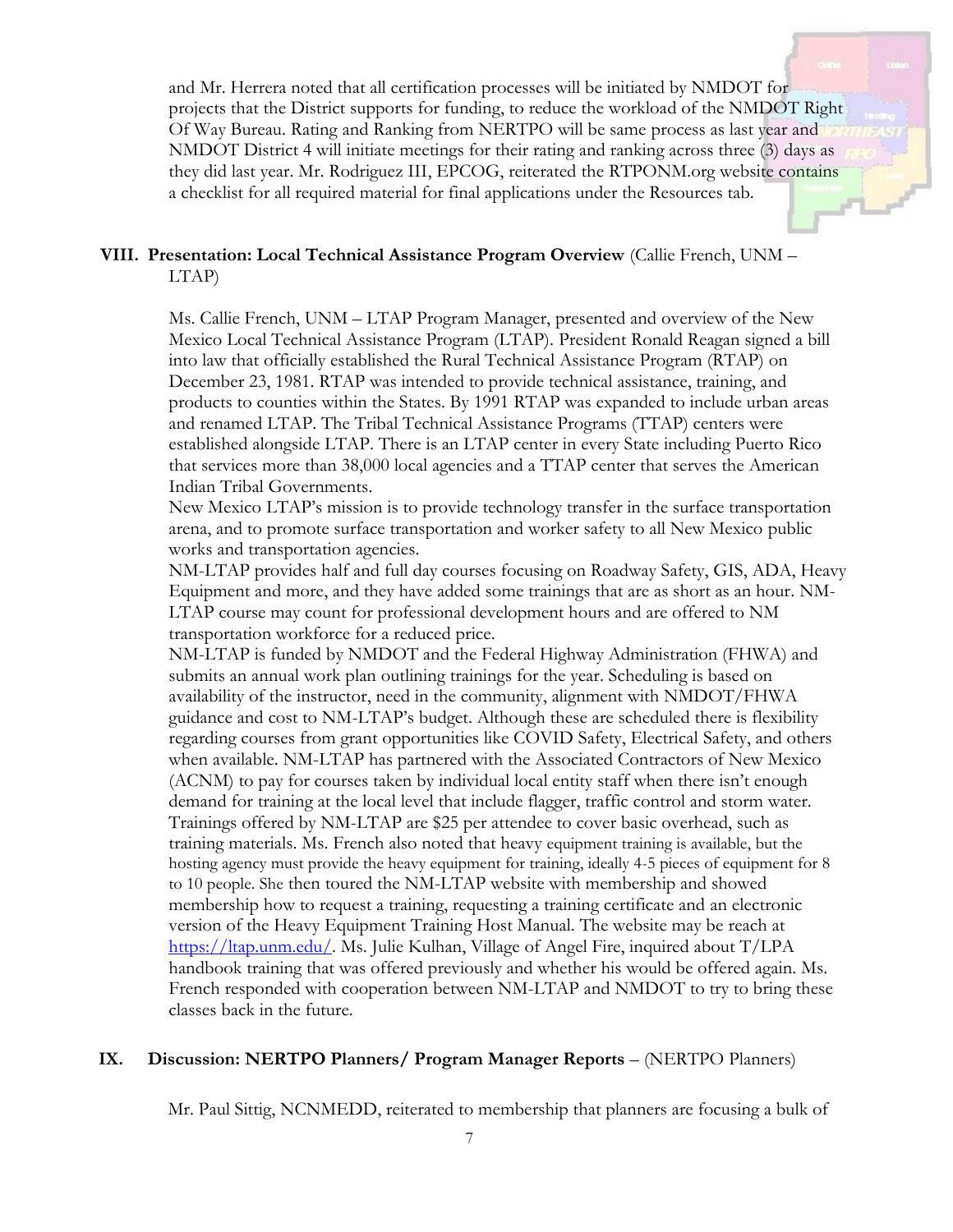their time with the TPF process. Mr. Sittig also updated membership about new funding opportunities from USDOT for electric vehicle charging stations and Safe Streets for All (SS4A) trainings upcoming that is funded by the Bipartisan Infrastructure Law (BIL). Mr. Raul Rodriguez III, EPCOG, updated membership about more funding opportunities from the FHWA including Transit Oriented Development Pilot Program, University Transportation Center Program, Bridge Investments, Railroad Crossings and more. Mr. Rodriguez III reminded membership of submitting all documentation for final application submissions. May  $23<sup>rd</sup>$  will be the NERTPO deadline for final application submissions to RTPO Planning staff. He will be attending the American Planning Association National Planning Conference and will return May  $4<sup>th</sup>$ . He will continue to be in correspondence if anyone needs anything.

**X. Discussion: NMDOT District IV Update** (Mr. James M. Gallegos, PE – NMDOT District IV Engineer and NMDOT Staff)

Mr. John Herrera, NMDOT LGRF Program Manager, updated membership that FY 19 TPF projects are due to expire in June and please send closeout documents for those. Payments for Capital Outlay projects must me submitted along with LGRF payments. FY 23 LGRF documentation has been received and there will be a commission meeting in May for MAP, COOP, and Safe Routes for Schools funding. Staff is working on TPF PFFs and will get them back to Mr. Sittig and Mr. Rodriguez.

#### **XI. Discussion: Project Status Update** (Local Government Members)

Chairwoman Jeffrey updated membership that the Village of Cimarron has their TPF project in the design phase. A wastewater rehabilitation project in design. Cimarron is also applying for much of the Bipartisan Infrastructure Law (BIL) monies and US Congressional Requests. Also, Outdoor Recreation and Trails which is rolling and has no deadline. The Outdoor Recreation and Trails funding is a 2:1 match.

#### **XII. New Business**

- A. General Comments and Announcements from NERTPO members and Public Comment. There being none, item closed.
	- B. Suggested Agenda items for upcoming meetings Rating and Ranking meeting hybrid and in person in Clayton, NM to be hosted by Union County.
	- C. Meeting Location Amendments Clayton, NM, and hybrid with virtual option.
		- **May 25, 2022 –** Clayton, NM with hybrid virtual option
		- **June 22, 2022 –** TBD with possible in person at Village of Eagle Nest, NM
		- **July 27, 2022 –** TBD with possible in person at Quay County, NM

#### **XIII. Adjournment**

With there being no further business to discuss, Chair Jeffrey asked for a motion to adjourn